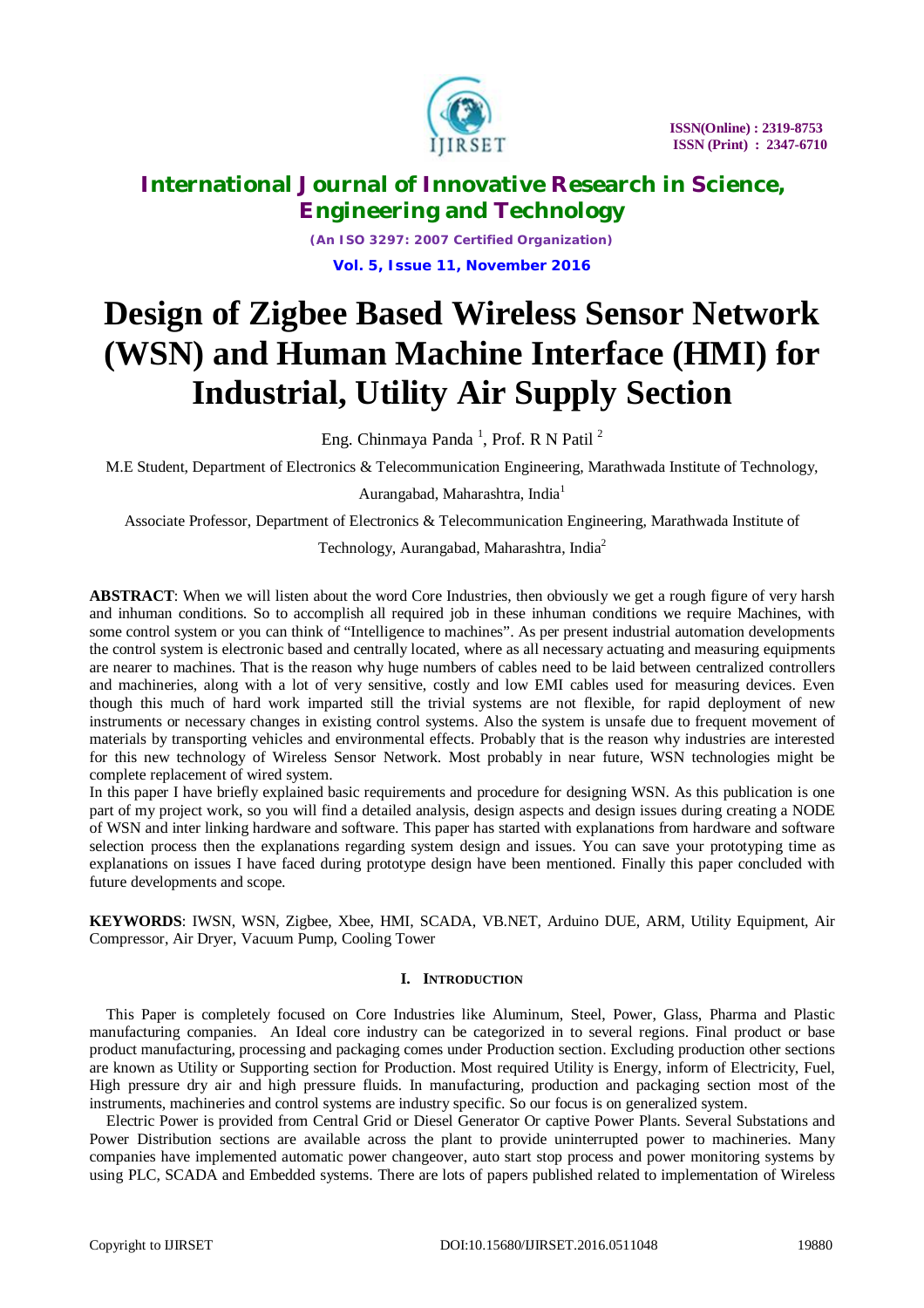

*(An ISO 3297: 2007 Certified Organization)*

## **Vol. 5, Issue 11, November 2016**

Sensor Network (WSN) technologies to collect energy data from different energy meters by using wireless technologies.

Most important form of energy is Fuel. In fuel handling section we require to store and distribute Gases like LPG, Propane, NG and some other flammable gases, liquid fuels like furnace oil, diesel, petrol, HSD like fuels. This section has considered as most critical due to presence of flammable gases in environment. Instruments found in these regions are of special kind with flame proof design, generally known as intrinsically safe Instruments. Here also lots of possibility to implement WSN technology.

For actuation of different mechanisms commonly used form of energy is Dry Compressed Air. Air handling system is consists of air compressors, air dryers, air heaters, boilers, Vacuum pumps and air receivers. In these sections of utility highest level of Vibration, Noise and electromagnetic interference exits, due to operation of huge induction devices. Most technologists don't want to spend more time in these areas, but corporate job and responsibility forces them. SCADA based system are also available for this areas. Implementation of WSN in these areas are most challenging, bust most necessary, due to existence of complex circuit of mechanical piping and high voltage Electricity.

Industries require different type of waters for different uses like RO water for drinking and wash rooms, Soft water for Steel pipe lines and DM water for GI and MS pipe lines with Cathodic protection. In pharmaceutical and food processing industries most pure form of water is used to prepare medicines or food products. For these reasons industries requires raw water storage tanks, over head tank, RO plant, Softener plant, DM plant, ETP Plant, STP plant and storage tanks. Over head tank uses gravitational pressure to supply water for different machineries and in case of emergency water supply. Also Cooling towers are available in so many places to keep Machineries and other plant equipments in cool condition.

In this paper I am going to explain only one section i.e. the air handling system. My final prototype is having other utility areas, which you can find in future publications. I have designed some control system for Air Compressor, Air Dryer, Cooling Tower, Vacuum pump & safety shut down system. Those who are reading this article might be well known about the issues and drawbacks in wired signal transmission. So I am not going to mention all these commonly known factors like cost of cable, cable routing issues, cable tray, cable tray support, damage of cable due to machine movements, Electromagnetic interference, environment and rats so on.

In this paper I have carefully mentioned all required stuffs in a simple way so that the reader's can understand the concept and if they want to make their hand dirty then probably they can copy my system or can design similar systems with proor permission. I also have explained all detail research and survey activities done by me before finalizing the final design, so that if you like my think process then you are free to adopt and in case of allegations and controversies you can contact me or call me directly.

Warning that you are going to overload your brain, so have some refreshment then start reading next, During this writing I have a big cup of coffee with me.

### **II. PRIOR WORK**

Lot more effort have been taken by different technologists and researchers to give reality to wireless technology. Many engineers had successfully implemented WSN technologies in Home Automation and sort distance communications. Industrial implementations need much more refinement in technology.

Mr. Vara Manthan Kantilal [1], have tried to connect PLC & SCADA based automation system by using wireless connectivity. He had used Allen-Bradley Micrologix 1000 (PLC), RSLogix for PLC programming, KEPServer as database & RSView for SCADA and Tarang F4 Zigbee Module as Wireless Radio. He was able to operate SCADA based switch to change LED status. It was a good initiative to connect Zigbee with PLC.

Mr Amulya & his team [2], had Used different temperature sensors (LM35) and Zigbee RF radio along with AT89S52 processor board for collecting different temperature readings and transmitted data through Zigbee. All temperature readins are visualized in PC by help of visual basic based GUI.

Mr Hung Cheng Chen of National Chin-Yi University of technology had implemented Zigbee based energy monitoring system at his own university. He had used digital watt meter to get real energy consumption of different departments. All energy meters of each department was connected by using RS485 protocol with TI cc2430 module and JN5121 Zigbee module (Jennic Company). Zigbee modules communicate with central Zigbee/GPRS gateway (G-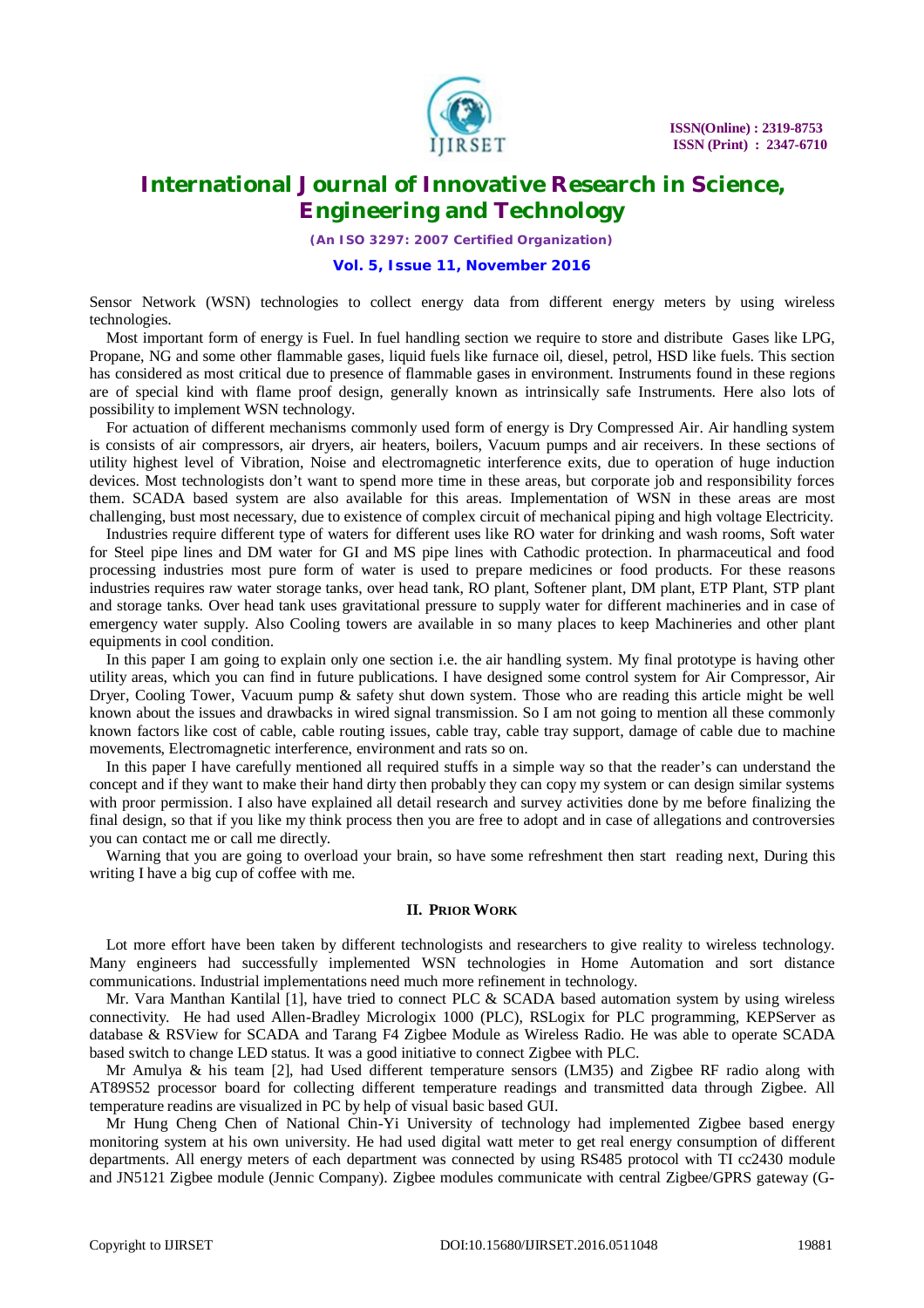

*(An ISO 3297: 2007 Certified Organization)*

# **Vol. 5, Issue 11, November 2016**

4500, manufactured by ICP DAS). Finally the signal was received by GPRS Router which is connected to PC, where Visual Basic Software is running to visualize energy parameters of different energy meters.

Dr. Raymond S. Wagner of Johnson Space Center, NASA, [6] has published a very good real time implemented paper related to implementation of IEEE 802.15.4 for space flight applications. In his paper he have compared 3 different wireless radio protocols like Zigbee, Wireless HART, ISA100.11a. final prototype was tested by using TI MSP 430 processor and ready to use WSNradio manufactured by Crossbow. He was not happy with the performance of the IEEE 802.15.4 modules performance due to lot more issues like interference with wifi frequency, signal dropping and so on. This paper is very informative and have good explanations of all 3 types of protocols.

Mr. Arther Low [11], had well explained the evolutionary developments in wireless radio technologies and compared technical aspects of 2 wireless protocols like wireless HART and ISA100.11a.

In this paper I have no interest to explain theoretical aspects of Wireless technology. Interested readers can refer [ [6], [7], [11],[12].

### **III. HARDWARE SELECTION**

When I have decided to do WSN based prototype, then my main concern is in the hardware and the microcontroller used in this project. It should be able to work in harsh industrial environment and should be reliable. I also consider that in future the product I am using should not be obsolete, because change in hardware required a new hardware design, which will waste our time. For that reason *I had fixed my micro controller architecture as ARM*. I am not interested in designing the PCB by using Proteous or eagle like software then follow manual etching process to make a development board. As per my past experience the home made PCBs are not so good in performance and reliability, so *I had decided that I am going to use readily available low cost ARM based most advance development board*.



**Fig. 1, Node 1 1**

The fear of Product discontinuation and hardware change can be overcame and development board could be readily availed. Then few development boards came into picture like: SAM 3X8E ARM based processor by Atmel with Arduino DUE development board, SAM D 21 by Atmel with Sparkfun development board, STM 32f4, STM32F469 STM32F479 by STM Electronics, LPC 1768 by NXP semiconductor. All of these controllers are good but finally I have selected ATSAM3X8E as my microcontroller and Arduino DUE as my development board see Fig. 1. The reason to select Arduino DUE is that the hardware design is open source, so the product is easily available with low cost and rare chance of product discontinuation. Lots of manufacturers are available across the globe due to its open source hardware & IDE.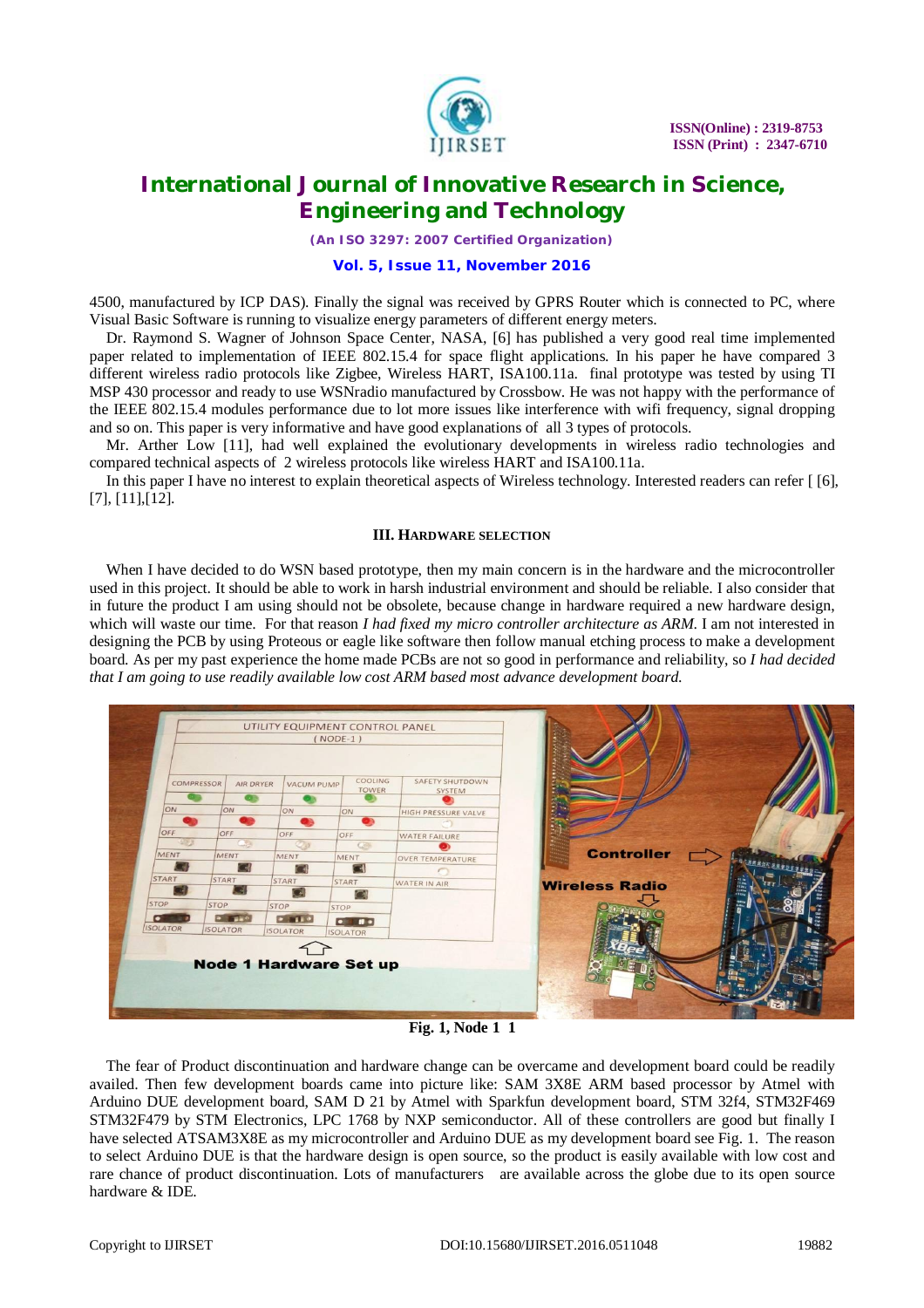

*(An ISO 3297: 2007 Certified Organization)*

### **Vol. 5, Issue 11, November 2016**

This board contains 54 digital input output, 12 PWM IO, 12 Analog IO, 4 UART, 2 DAC, 2 TWI, 1 SPI, 1 JTAG, with ARM Cortex M3 CPU. Most interesting is very low cost board from china worth 1300 rs in India with USB cable and Box. As extra butter on bread even the Software IDE is also Open source and easy to use. Program development time reduced effectively due to Arduino IDE as, maximum of required libraries are included in IDE, so no need to refer microcontroller datasheet to find pin configurations, register details, flag details and become crazy. It's not necessary for embedded developers to think about the hardware they are using, rather they can use the benefit of software to complete their tasks, and mean time the back ground software will take care of hardware details. I personally thank to Professor Massimo Benzo and other Arduino developers for creating such wonderful pieces of open source hardware and software.

### **IV.WIRELESS RADIO SELECTION**

I have studied different publications before selecting wireless radio. The most critical aspect of selection of wireless module is its cost, availability, compatibility and reliability. These modules are of huge cost, easy to damage, and less frequently available. When we think the real time implementation of wireless technology in industries then we need to think the licensing aspects also. So our wireless radio should use license free band, at India it is 2.4 GHz for IEEE 802 modules. There are 3 most common designs are available of this kind like Wireless HART, ISA100.11a and Zigbee. Zigbee is most popular hardware radio architecture for NET  $\&$  APP layer. (I am not going to explain the comparison between these modules and other design aspects of Zigbee. Interested readers can refer relevant references). Again Zigbee has different modules like Xbee s1, s2, s2b, s2c, Pro s2b, Pro s3b so on. Starting from 2mW to 63 mW designs are available, with range from 60 meter to 45Km if we use Xbee Pro s3b with high gain RPSMA dipole antenna. Most interesting thing is the Xbee modules are working in 3.3V DC and my hardware is also of same range, so no need of external voltage conversion ckt. In mean time I am targeting to complete the prototype development with lowest possible budget, so used Xbee S2 2mW module costs 1300 rs see Fig. 1. Obviously its range is less but for project development it's ok for me. Most interesting fact is that, all available modules of S1, S2, S3 are pin to pin compatible, so no need to change a single wire in final design, if I require a higher range wireless radio. Xbee modules should be programmed before using it. Also we need to set topology. In simple language we can say we need to configure the transmitter and receiver by providing each other's address. For this reason I have used XCTU NG software to configure these modules. I have configured Node-4 as Zigbee Coordinator AT and Node-1 as Zigbee Router AT, to form a start topology not point to point. TO configure Xbee modules I have used Xbee USB adapter board made in India costs 250 rs.

## **V. SOFTWARE SELECTION**

There are lots of options we have for software delopment like: Using Java for GUI, HTML, C++, VB, MySQL, MS Access…etc. But finally I find that VB.NET 2015 is easiest software package. This software helps developers in a very innovative way. We have to design the external objects or GUI, then double clicking on each component will create a ready to use program known as sub class. The programmer needs to write the function or action need to be done by the object. Even lots of online tutorials and supports are available, so developing GUI becomes easier and time saving.

*Finally I can conclude that I have selected Arduino DUE development board to interface external hardware or machine and wireless radio. Xbee series 2 is used as wireless Radio with Xbee USB adapter board and VB.NET 2015 is used for designing GUI.* 

#### **VI. SYSTEM DESIGN**

There is necessity of operation windows or Supervisory control and data acquisition (SCADA) or Human to machine interface (HMI) or Graphical user interface (GUI). This GUI enables non electronic technologist to use electronics in their convenient way. In my prototype I have designed a GUI with facilities to see each systems in a different page specifically called Forms. Each system is assigned with a Node number. In wireless sensor network we need to define different available wireless units and called as Node. So each node acts as an entity or is specific to each nearer set of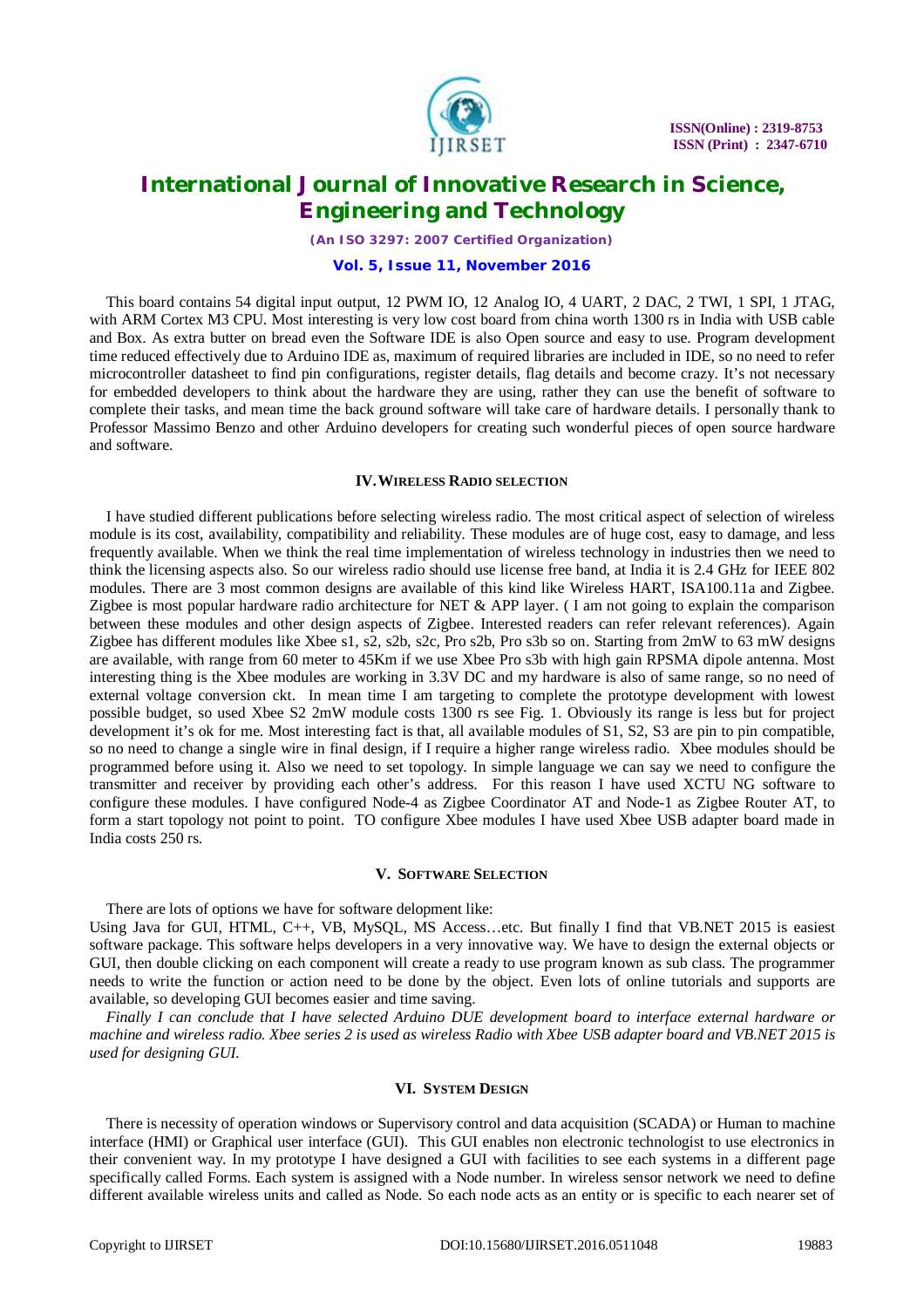

*(An ISO 3297: 2007 Certified Organization)*

# **Vol. 5, Issue 11, November 2016**

machines. In simple way we can define a Node as a hard wired system connected with certain microcontrollers with a wireless radio see fig. 1. In wireless sensor network (WSN) design we assume or design in such a way that each node should be separated or there should not be any wired connection not even power supply. Each node should be portable, battery operated and low power embedded system, which inter connected with real time environments or machineries to gather required information and send the raw or processed information to specific user defined format to remote trans-receivers.

At present I have designed 2 nodes one is for Utility equipment control i.e. Node-1 and other one is Node-4 used to receive other nodes information and send data to connected Computer, where GUI software is running. (Other 2 nodes are not relevant to this paper so better if you ignore these 2 nodes).

In GUI you will find 3 switches for each machine and 3 indications for status updating. One Switch specifically called as Button is used to start or stop the machine and the corresponding status LED is visible near to that. Third button is for safety. During the time of maintenance the maintenance team should operate concern hardware isolator. In case the machine operator gives start command or due to some communication error if start command provided to machine it will not start.

In GUI option is available to select the serial port to which our wireless radio or the microcontroller development board is connected. Also we can see all receiving data to our serial port so that we can calculate required performance metrics and troubleshoot communication related issues.

In Hardware design I have connected push buttons for Start & Stop operation, 2 position switches for maintenance isolators & LEDs are used to see the status of machine.

Interlock1: If maintenance switch is pressed then there should not be any valid operation by start or stop switch

Interlock2: Only once operator have to press the start or stop switch for few seconds. After release of start or stop switch the machine or the controller should retain the status. If machine have started, then it should maintain it's condition after release of concern button till other button operated. I don't recommend to use software buttons for maintenance. To avoid safety related issues, we must practice to used hardware isolator during maintenance.

#### **VII. HARDWARE PROGRAMMING**

I have made program very simple so that other programmers can understand. New syntaxes are commented so no need to refer huge libraries. Each pin is assigned with easy to remember names, so during program no need to think about pin numbers rather concentrate on pin name which is easy to remember.

*const int comp\_on\_sts = 26;*

*pinMode(comp\_on\_sts, OUTPUT);*

Each LED and Each Button is connected to different DI/O pin of DUE. Pull down resister is connected to each switch so that we will get exact 0 V when switch is pressed and 3.3 V will provide when button is released. As more than 3.3V will damage the controller, so supply to LED and Pull Down circuit of switch are connected with development board power pins. Finally each pin status has been stored in a character array starting with letter 'A'. Letter 'A' is used to recognize the node from where data has received by GUI. (). Received data from GUI is stored in an integer variable (*rdata = Serial1.read();* ). This variable is compared with switches so that operators can avail full functionality from hardware and software prospective.

$$
if((digitalRead(comp\_ment\_sw) == HIGH) || (rdata == '3'))
$$
\n
$$
\{
$$
\n
$$
digitalWrite(comp\_ment\_sts, HIGH);
$$
\n
$$
a[3] = 'I';
$$
\n
$$
else \{
$$
\n
$$
digitalWrite(comp\_ment\_sts, LOW);
$$
\n
$$
a[3] = '0';
$$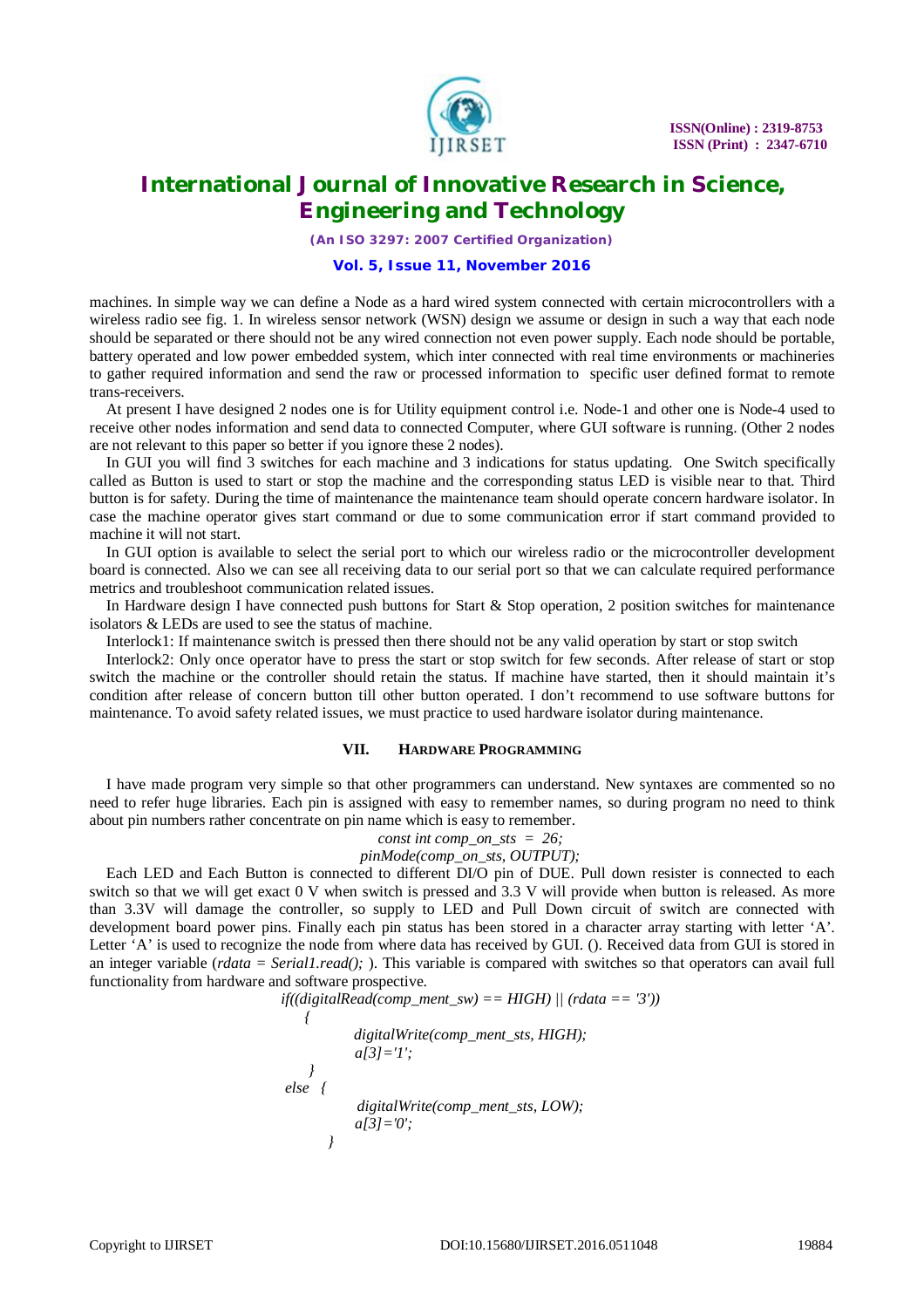

*(An ISO 3297: 2007 Certified Organization)*

**Vol. 5, Issue 11, November 2016**

# **VIII. SOFTWARE DEVELOPMENT**

As I am using VB.NET so it's compulsory that you should have window based system to run the program or to edit it. In GUI program I have used 4 no of Forms but in this paper only form-1 have been explained. Software will accept serial data started with letter 'A' & separated by ',' and ends with '\n'. This string is stored in a character array and latter used to change concern object properties.

> *msg = SerialPort1.ReadLine() If msg.StartsWith("A") Then node1 = msg.Split(",") btn7 = node1(1)*

In case any button will clicked, then it will send a number or character to Arduino. (Receive value in serial is in form of ASCII so used character to send data and compared with it's ASCII value in program).

|         | Private Sub Button8 Click(sender As Object, e As EventArgs) Handles Button8. Click |  |  |  |
|---------|------------------------------------------------------------------------------------|--|--|--|
|         | Seri al Port 1. Close ()                                                           |  |  |  |
|         | send_serial_data("2")                                                              |  |  |  |
|         | Serial Port1. Open()                                                               |  |  |  |
| End Sub |                                                                                    |  |  |  |

When form loads all available serial ports will be displayed in a combo box, and latter you need to select required serial port to receive data. In a Ritch text box all receive data even garbage value also visible, so that we can troubleshoot connection or program related issues see Fig. 2.

# **IX.SIMULATION AND RESULT**

Completed prototype has been tested. In this section you will find different test observations and experimental data. We need to select the serial port and press the "Connect" button, after a valid selection, SCADA will start acquiring data from selected Serial Port.



**Fig. 2, Operational Form 1**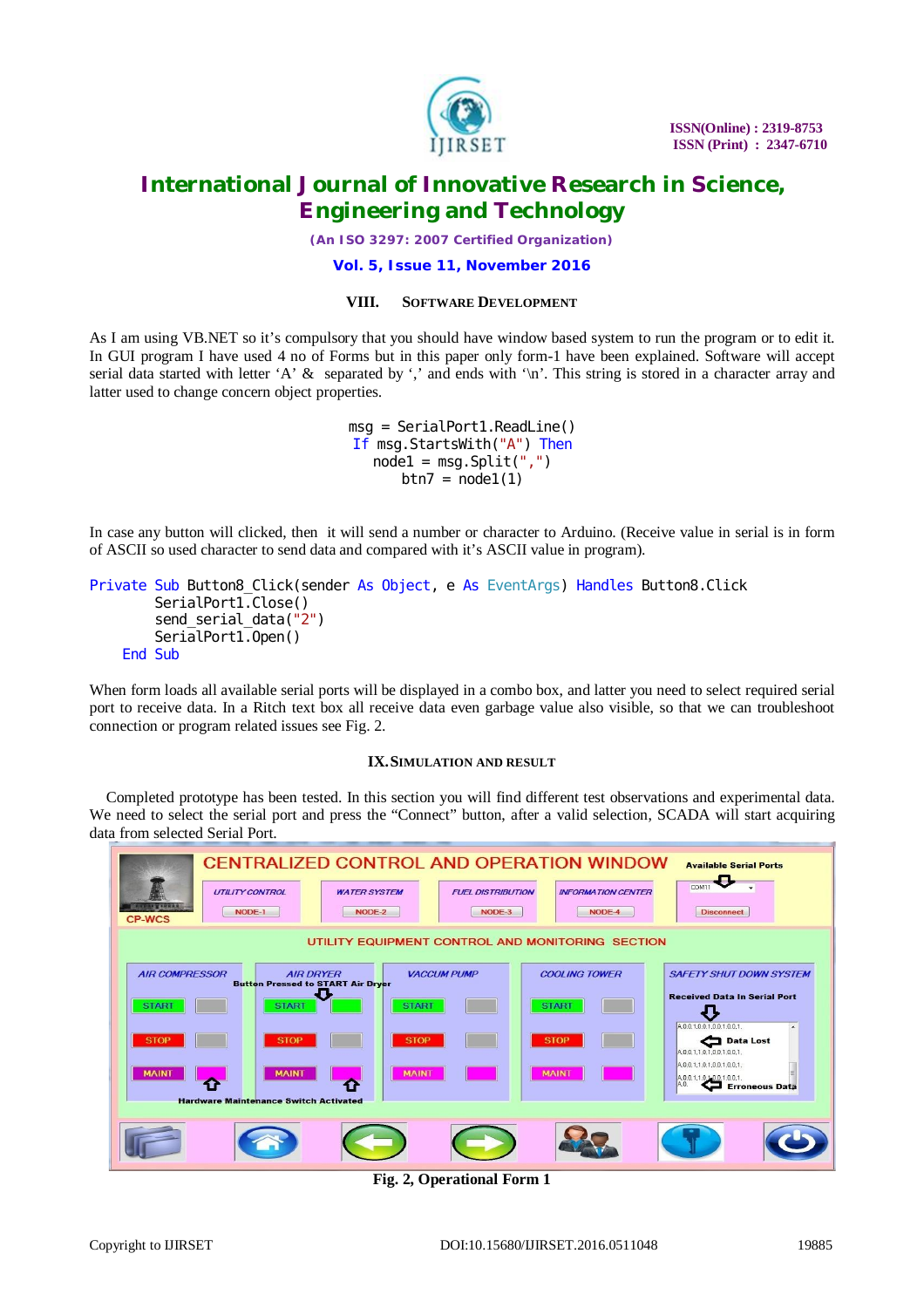

*(An ISO 3297: 2007 Certified Organization)*

# **Vol. 5, Issue 11, November 2016**

In above SCADA system all Buttons and Indications had been tested along with exact functions in hardware. There are few millisecond delay observed to activate LED after switch press it's due to delay function in Arduino Programming. Status updating in SCADA takes less than 5 second, these delay is due to Timer Tick operation of VB.NET software and Programmed delay in Arduino.

As per my experimental observations it is true that general purpose Xbee modules (S1,S2 2mW series) are not well capable to trans-receive data if Wireless modules are placed at Out of Site. Maximum time it drops connection if distance is high. Better operation without uninterrupted communication is observed within 100 meter of range.

**Table 1** 

| таріє т |               |            |                |                            |          |       |  |  |  |  |  |  |
|---------|---------------|------------|----------------|----------------------------|----------|-------|--|--|--|--|--|--|
| S.N     | No of Samples | Valid Data | Erroneous Data | <b>Missed Data Samples</b> | Accuracy | Error |  |  |  |  |  |  |
|         | 40            | 28         | I ()           |                            | 70       | 30    |  |  |  |  |  |  |
|         | 46            | 29         |                |                            | 60       | 40    |  |  |  |  |  |  |
|         | <ົ<br>ے ر     | 35         |                |                            |          | 33    |  |  |  |  |  |  |
|         | 60            | 38         |                |                            |          |       |  |  |  |  |  |  |
|         |               | 86         | $\cap$<br>23   |                            |          | 24    |  |  |  |  |  |  |

I had conducted 5 experiments, by keeping Xbee modules within 5 meter line of site (Refer Table 1). I should receive an array of data starting with character 'A' and followed by 12 bit of data representing status of 12 indicators (A,1,1,1,1,1,1,0,0,0,0,0,0,\n). I had found that accuracy of system is approximately 67%, Erroneous data received is of 23% and Data missed is of 6%. For non critical applications this might be acceptable, but not for industrial continuous process operations. In near future, I am planning to test Xbee Pro with same prototype.

### **X. FUTURE DEVELOPMENT**

In near future I am going to implement Database to store analog values. Received data need to be stored directly in database. GUI should receive data from database rather than from serial buffer. So after implementation we can visualize trends, Historical data points, and other necessary critical alarm logging functions. Few organizations require redundant hardware design. Those machineries should have some provision to be operated, in case there is a complete failure of embedded system. This can be implemented by using extra relay interfacing panel, which can be interlinked with microcontroller development board using optocouplers. For that reason the designer need to take extra effort for hardwired design with option of Auto control & Manual control. Future is endless; Even we can implement client & server side programming to visualize the system from remote locations. VB.Net environment is robust but requires lots of memory and also time consuming. So to speed up the system performance we can design whole system by using C++ or JAVA along with MySQL database support. As we all knows that embedded systems can't recover from some deadlock conditions and can't heal itself, so interested researchers can port Real Time operating System like FreeRTOS or uCos, into the microcontrollers.

# **XI. CONCLUSION**

The empty room of WSN needs to be filled with endless possibilities. As commercially ready to use wireless modules are under critical refinement, so engineers are enthusiastic for a better hardware in near future. In this paper you might get little idea regarding necessity of this project and its practical implementation possibilities. Even though we can connect existing control systems like old PLC & SCADA system with receiving node of WSN or Zigbee Coordinator. Now a day's most industry experts are realizing the requirement of machine to machine wireless connectivity or WSN, but they doesn't want such research technologies, as getting expert technician for troubleshooting is again a headache for them, so at present situation engineers are advised to implement these wireless modules where ever required and educate others so that future implementations might become easier. Hope after reading this simple paper you can design your own prototype. Author will be become happy if you will implement this concept in any industry.